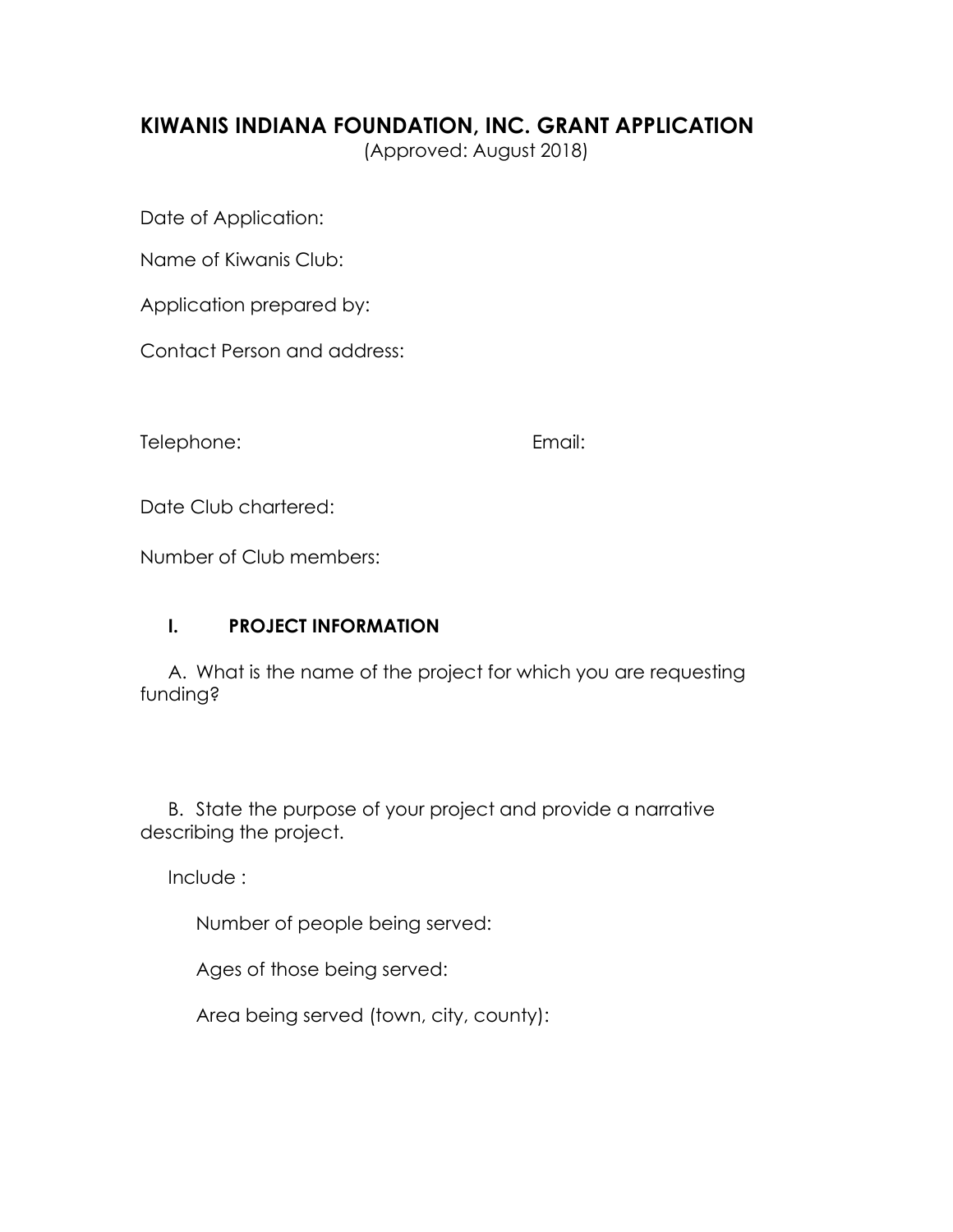- C. State the Object(s) of Kiwanis that will be served.
- D. Project Costs:

Total Project Cost:

Total Foundation Request:

Total Club Funding:

In-kind Services and/or Supplies and Value(s):

Other Funding Sources and Amounts:

- E. Assuming that this project is successful, what financial and other resources will be available for its sustainability?
- F. Project start date:

Project completion date:

G. Provide a detailed project budget and timeline.

## **II. ORGANIZATION INFORMATION**

A. Is this Kiwanis Club a past grant applicant to the Kiwanis Indiana Foundation, Inc.?

If yes, name of project and date:

A past grant recipient?

If yes, name of project and date:

B. Do you agree to supply a brief written report when the project is completed?

 $\overline{\phantom{a}}$